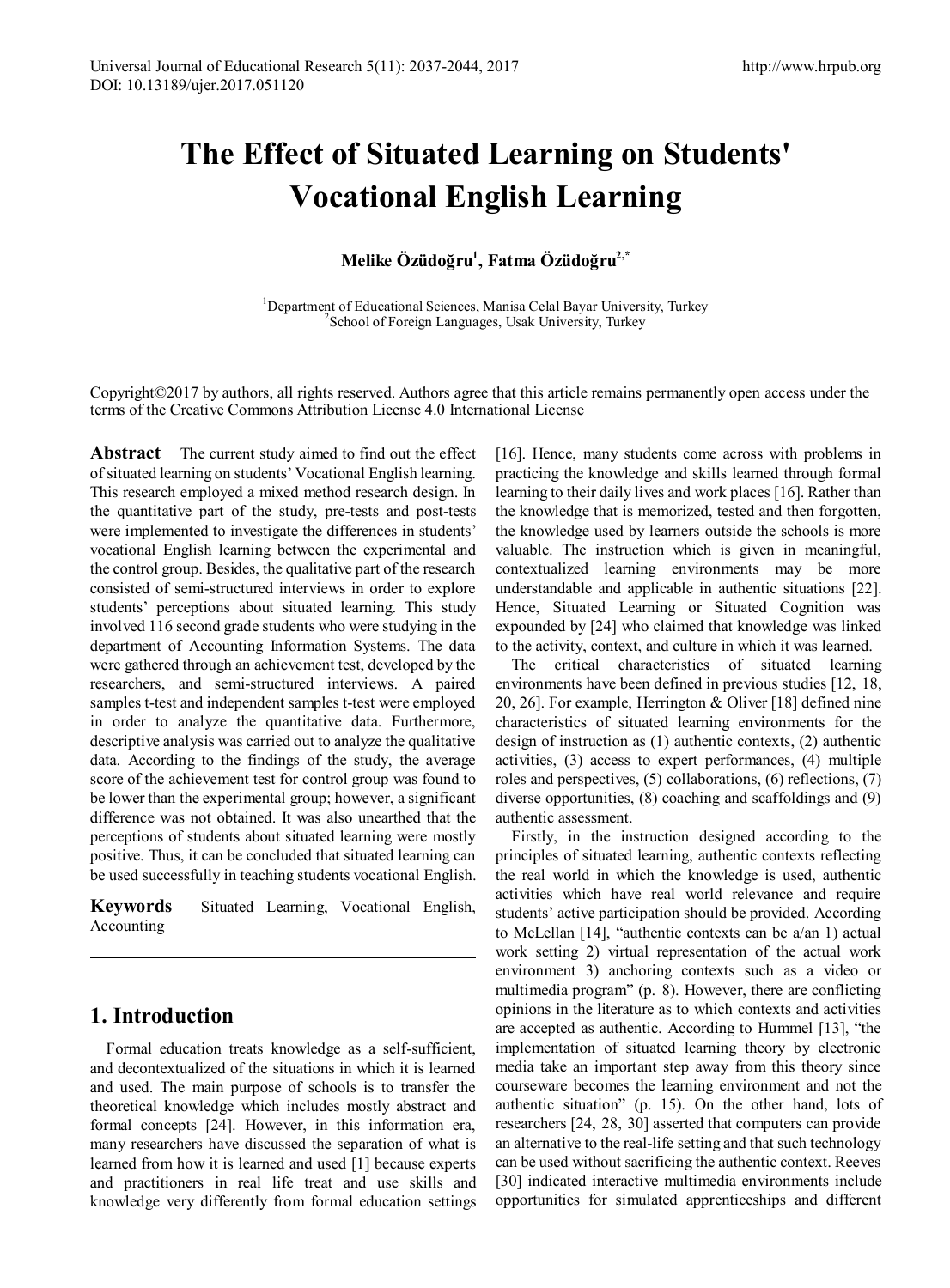kinds of learning support activities. Collins (1988) stated that computers create situated learning environments that reflect reading, writing, mathematics, science and social studies in ways students learn in real life [cited in 20].

Also, in a situated learning environment students should be catered for access to expert performance and modeling or observation of real-life events as they occur together with multiple roles and perspectives that each student expresses different points of views. In situated learning environments, students have the opportunity to observe an activity or task before it is applied in real context, which is named as access to expert performances and the modeling of processes by Brown et al. [24]. For example, short movies of experts performing skills such as a teacher asking open or closed ended questions, or applying different classroom management strategies, a psychologist counselling a client, a building adviser assessing foundations, or a farmer judging the quality of a product allow students the opportunity to observe the experienced practitioners at work [24].

In addition, learners should be supplied with collaborative activities which support collaborative construction of knowledge and higher-order thinking skills as well as reflection processes that enable abstractions, and diverse opportunities to articulate, negotiate, and defend their knowledge [20]. Herrington et al. [21] stated that a successful teaching-learning process provides activities that direct students to define their own problems and solve them in collaborative interpersonal activities. Moreover, for successful learning, activities should be designed to require time over a period of days, weeks or months, rather than short time. In addition, authentic activities should be integrated into different subject areas and should allow for collaboration, reflection and multiple solutions [4]. Furthermore, instructors need to provide coaching and scaffolding in time to help students generate their knowledge in complex contexts, and integrate different tasks that make them effective performers and assess them in realistic environments and contexts.

While the theoretical literature about situated learning is abundant [18, 19, 20, 24, 27, 29], the situated learning method lacks substantive empirical support. Situated learning has been applied to language learning [2, 7, 31, 32], distance education library research course [1], educational technology course [25], the school principalship: seminars and simulations graduate course [11], and instructional strategies for students with special needs [5].

Various characteristics of situated learning environments were taken into account in various domains. In the study conducted by Huang et al. [21], a situated learning environment was created for an educational technology course. In this study, the authentic context was "parent-teacher" interview and students prepared all the materials needed for the parent-teacher conference as an authentic task, which required problem solving skills. Project artifacts were used as authentic assessments. The authentic context provided students with autonomy to make decisions

about what software and skills to use. Comas-Quinn et al. [2] developed a webpage and blog for the situated learning environment. Students used a webpage and blog as an interactive repository to share examples of their cultural encounters with the location. Students took photos and prepared videos related to a foreign culture with their mobile devices and uploaded them to the cultural blog.

In the study of Pan [11], a situated learning environment was designed for school principals and they were provided with simulation materials and digital videos. The course consisted of class discussion seminars, simulation sessions in the computer lab, readings, and journal writing that enabled the students to reflect on their performance as school administrators. These computer-based instructional simulations substituted the experience of field practice.

The previous studies reported that situated learning helped to promote pre-service math teachers' higher-order thinking skills [19], indicated its potential to facilitate transfer to real world contexts [1], students had positive perceptions about situated learning environment [8], students demonstrated sophisticated problem-solving skills, exhibited metacognitive awareness, produced coherent artifacts, and high levels of motivation [6, 25] and promoted long-term retention, contextual and incidental learning of vocabulary [7], enhanced emotional and cognitive engagement [11].

Although various characteristics of situated learning environments in different subject areas were studied, there exists little research about language learning. Oura [10] emphasized the importance of attracting the attention of students by using different teaching methods so that they could learn English and use it in their daily lives, which is an important challenge that language teachers frequently face. For example, as stated by Uz-Bilgin [7], students complain about the fact that they forget the meaning of the words quickly and have difficulty in memorizing words which indicate that students generally do not know how to learn vocabulary and English in general. Hence, many teachers in different education levels adapt different activities involving authentic materials or media.

Nunan (1999) defines authentic materials for language learning as the materials that are not specifically written for purposes of language teaching but as spoken or written language data that have been produced in the course of communication [cited in 10]. For example, students practice listening and reading language drawn from various media, including movies, magazine stories, songs, talk shows, advertisements, radio broadcasts, e-mails, hotel brochures, and announcements [15], which offer students a valuable source of language input so that they are not being exposed to the language presented only by texts or teachers [10].

Although critical features of situated learning, which were indicated previously, were involved in different studies, there is little known about the effectiveness of situated learning on students' learning. While some studies indicated that situated learning increased student achievement [9], other studies did not indicate a significant difference [7].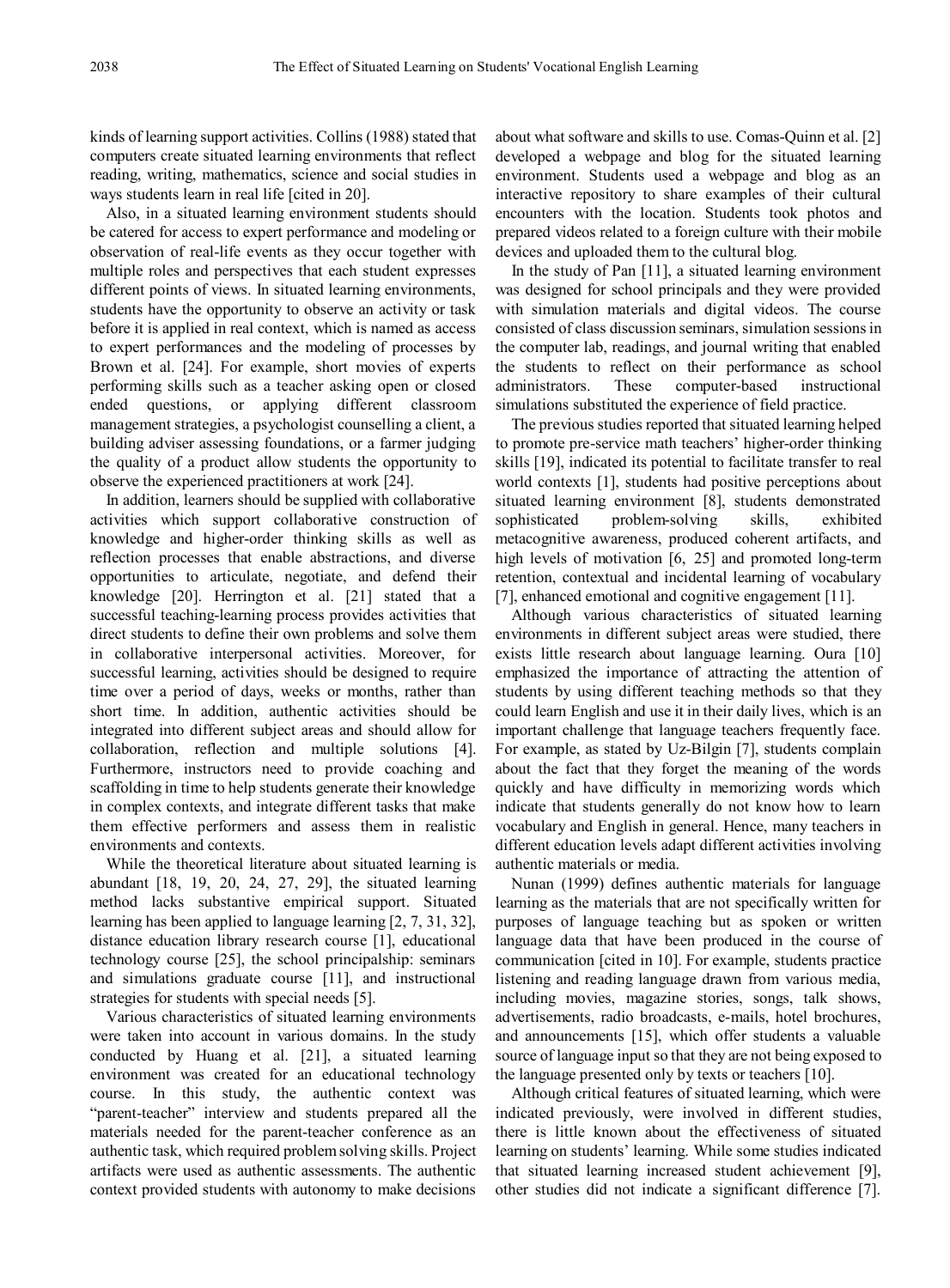Therefore, an investigation is needed to determine whether situated learning results in different effects with respect to students' knowledge acquisition. Moreover, studies investigating the impact of situated learning on students' vocational English learning are relatively few.

The aim of this study was to identify whether there was a significant difference between the achievement scores of students who were instructed according to traditional and situated learning principles. In this study, students who study in the department of Accounting Information Systems and take "Vocational English II" course do not have the opportunity to learn vocational English vocabulary in real-life communication. Hence, they use memorization strategies, which enable slow and less successful learning. In this respect, this study employed situated learning environments which provided authentic learning opportunities.

#### **The Purpose and Significance of the Study**

The current study aimed to find out the effect of situated learning on students' Vocational English learning. Furthermore, this study aimed to discover students' perceptions about the activities based on situated learning. In order to achieve the main purpose of the study, the following research questions were posed:

- 1. Is there a significant difference between pre-test and post-test English achievement scores of students who were exposed to traditional instruction?
- 2. Is there a significant difference between pre-test and post-test English achievement scores of students who were exposed to instruction based on situated learning principles?
- 3. Is there a significant difference between post-test scores of students who were exposed to traditional instruction and situated learning principles?
- 4. What are the perceptions of students about instruction based on the principles of situated learning?

This study is one of the experimental studies conducted in Turkey, examining the efficacy of situated learning environments on students' vocational English learning. Additionally, this study included situated learning approach by incorporating different characteristics of situated learning as authentic activities, expert modeling, instructor feedback, collaborative activities, peer feedback, in different contexts and with different materials. Finally, the present study, different from previous studies, included out-class authentic activities which were parallel to in-class activities.

# **2. Materials and Methods**

# **2.1. Research Design**

This research employed a mixed method research design

combining both quantitative and qualitative method. Since the purpose of the quantitative part of the research was to investigate the differences in students' vocational English learning between the experimental and the control group, pre-tests and post-tests were implemented. Besides, the qualitative part of the research consisted of semi-structured interviews with students in the experimental group in order to explore students' perceptions about the effect of situated learning on learning vocational English.

## **2.2. Participants**

This study involved a sample of 116 students who were studying in the second grade of Accounting Information Systems department in the School of Applied Sciences at a state university located in the West part of Turkey and enrolled in Vocational English II, a three-credit course. In accordance with the purpose and design of this study, experimental and control groups were formed. Two sections of this course were randomly assigned as the experimental and control group. In order to determine whether the two groups were equivalent in terms of academic achievement, the achievement test was implemented as pre-test at the beginning of the treatment. The pre-test mean score of students in the control group is  $X=19.99$  and the mean score of students in the experimental group is X=20.26. In order to compare the groups, independent samples t-test was implemented and a significant difference between the groups was not obtained  $(p>0.05)$ . Hence, it can be said that both groups were equivalent at the beginning of the experiment.

#### **2.3. Learning Environments**

Students studying in Accounting Information Systems department take four Vocational English courses, in the second and third grade in both semesters. Students have been taught via traditional methods so far such as reading accounting-related texts and translating. Hence, students in the control group received instruction through traditional methods. They used a course book and read texts related to accounting and translated it into Turkish, then they answered reading comprehension questions and did fill in the blanks vocabulary exercises. However, students in the experimental group received instruction based upon the principles of situated learning. Students were presented with realistic situations that they might encounter in the real world. In the first week, students watched a video about balance sheets in class, through which the instructor presented the target vocabulary. Then, the students were asked to think about a problem that may occur in a balance sheet and then come up with solutions. Students discussed it in class in groups and then were asked to prepare a video discussing the problem and possible solutions outside the class. Students prepared videos and then shared them in their class whatsapp group until next week. Students gave feedback to other groups' videos and the instructor provided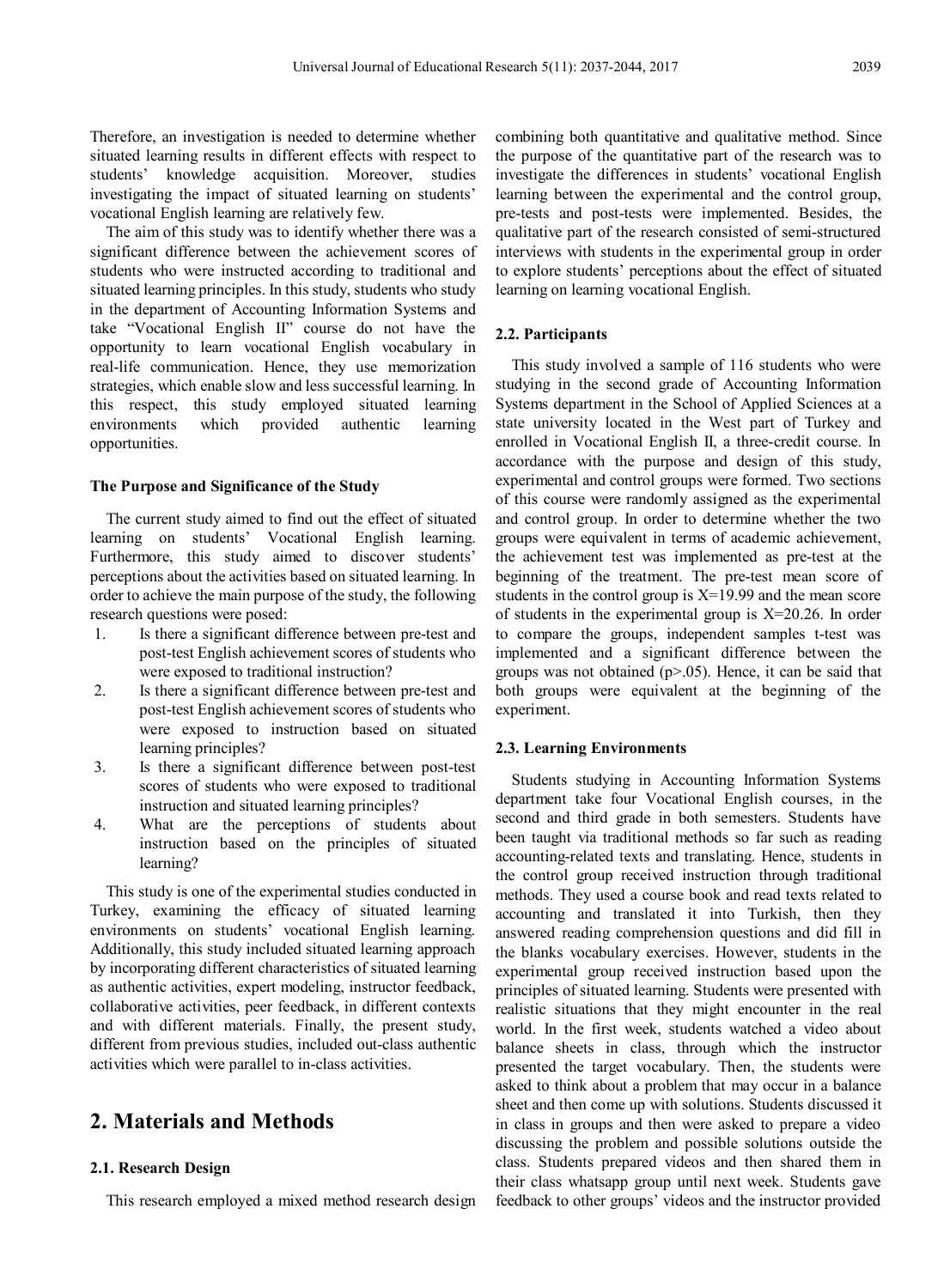instructional support when necessary. In the second week, the instructor showed a sample cash flow statement to the students and they analyzed parts of it in groups. Then, students were asked to act as an accountant and write a response e-mail to the manager in groups about complicated numbers on the income statement and the cash flow statement.

In the third week, the instructor showed a weekly sales report of a well-known shop located where they live and they talked about the rise and decrease in the sales report day by day, through which the instructor presented the target vocabulary. Students were then asked to receive the weekly sales report of different companies, talk to the manager about the report and record it as a video. Later, students shared videos and reports in class and talked about the increase or decline in sales, which an accountant does in real-life. In the fourth week, students were asked to bring different financial statements which they could find through internet or magazines. The instructor gave some financial formulas such as return on sales and return on equity. Then, students were asked to find out the ratios in the financial statements by using the formulas and then discuss the results in groups.

Thus, the curriculum represents a situated learning approach by incorporating authentic activities, expert modeling, scaffolding, instructor feedback, peer feedback and learning in different contexts and with different materials (videos, reports, internet sources).

## **2.4. Data Collection**

This study lasted four weeks. The data were gathered in the spring semester of 2016-2017 academic years through an achievement test and semi-structured interviews. The target vocabulary for the achievement test was determined and the test was developed by the second researcher of this study who was teaching this course and another colleague who had taught this course before. Having prepared the draft test, expert opinion was taken from two English field experts. The final test included 32 multiple choice questions testing 50 target vocabulary from the four units studied during four weeks. Topics covered in four weeks include balance sheets, cash flow statements, describing change in sales report and gleaning information from financial statements. The target vocabulary were determined as "balance sheet, asset, liability, equity, own, owe, cash, inventory, accounts receivable, accounts payable, fixed assets, debt, sum, value, cash flow statement, inflow, outflow, cash distribution, dividends, stockholder, payment, generate, cumulative cash, proceeds, slightly, plummet, sharply, stabilize, steadily, recover, decline, rise, increase, go up, go down, fall, decrease, stable, unchanged, fluctuate, skyrocket, hover, assess, interpret, year-over-year growth rate, return on sales, return on equity, uncollectible, eat away at, keep record." The achievement test was administered both as pre-test and post-test.

Moreover, semi-structured interviews were administered to seven willing students in the experimental group at the end of the treatment to find out their perceptions about the activities and applications based upon situated learning. Four questions were prepared within the framework of situated learning activities. The draft interview form was presented to the views of two educational sciences expert for content validity. After feedback was received, the form was finalized by removing similar questions. Each interview lasted about 15-20 minutes and was conducted in Turkish to make students feel more comfortable in conveying their views and recorded for transcription. The interview questions are listed as:

- 1. How can you state the new method conducted in the last four weeks with one word or sentence?
- 2. What are your opinions about the first weeks of this course and activities and applications carried out in the last four weeks?
- 3. What do you think about the strengths and weaknesses of the activities and applications carried out in the last four weeks?
- 4. Do you prefer such activities and applications to be used in the next Vocational English courses? Why or why not?

# **2.5. Data Analysis**

Statistical Package for the Social Sciences (SPSS) version 22 was used to analyze the quantitative data. In order to make comparisons between the groups non-parametric tests need to be used when the sample size is less than 30, and parametric tests are required to be used when the sample size is more than 30 [17, 23]. Therefore, a "Paired samples t-test" was used in order to compare the achievement pre-test and post-test mean scores within the experimental and control groups (sample>30) and an "Independent samples t-test" was used for the comparison of achievement pre-test and post-test results between the experimental and control groups (sample>30). Furthermore, descriptive analysis was carried out to find out the perceptions of students in the experimental group about the instruction based on the principles of situated learning. For descriptive analysis, the framework offered by Yıldırım & Şimşek [3] was followed. Hence, an analysis form consisting of the themes to be analyzed was prepared. Each theme was given a code and the data were analyzed in accordance with the thematic form and then findings were interpreted.

# **3. Results**

In this section, data analysis of the results related to the four research questions is provided.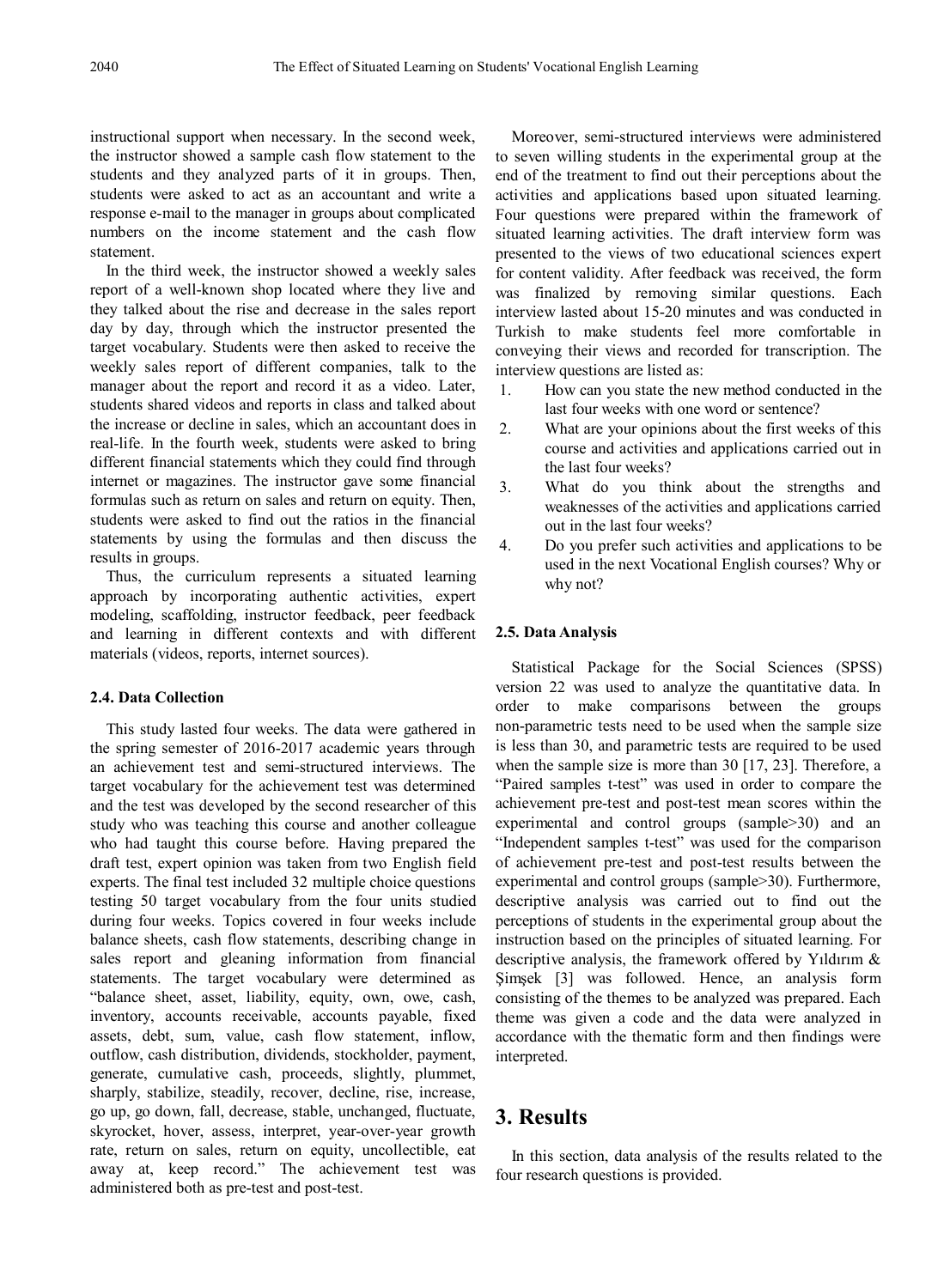**Table 1.** Mean and standard deviation for the achievement scores of the control group

|           | M     | SD    |    |
|-----------|-------|-------|----|
| Pre-test  | 19.99 | 6.49  | 58 |
| Post-test | 28.29 | 14.04 | 58 |

As it was indicated in Table 1, post-test mean score  $(M =$  $28.29$ , SD =14.04) of students in the control group were higher than their pre-test mean score  $(M = 19.99, SD = 6.49)$ . The mean differences between pre-test and post-test of the control group are shown in Table 2.

**Table 2.** Mean differences between pre-test – post-test of the control group

|                       | М       | SD    | SЕ   |         | Df |
|-----------------------|---------|-------|------|---------|----|
| Pre-test<br>Post-test | $-8.30$ | 14.25 | 1.87 | $-4.43$ | 57 |
| $~^{\ast}p<.000$      |         |       |      |         |    |

As it was unearthed in Table 2, students' post-test scores were significantly higher than their pre-test scores,  $t(58) =$  $-4.43$ ,  $p \le 0.05$ . Overall results indicated that there was an improvement in the control group between the pre-test and post-test scores. The pre-test and post-test mean score and standard deviation of students in the experimental group were presented in Table 3.

**Table 3.** Mean and standard deviation for the achievement scores of the experimental group

|           | М     | SD    |    |
|-----------|-------|-------|----|
| Pre-test  | 20.26 | 8.76  | 58 |
| Post-test | 32.02 | 13.81 | 58 |

As it can be seen from Table 3, the post-test mean score  $(M = 32.02, SD = 13.81)$  of students in the experimental group were higher than their pre-test mean score (M =20.26, SD =8.76). The mean differences between pre-test and post-test of the control group are shown in Table 4.

**Table 4.** Mean differences between pre-test – post-test of the experimental group

|                       | M        | SD    |         | df |
|-----------------------|----------|-------|---------|----|
| Pre-test<br>Post-test | $-11.76$ | 16.66 | $-5.37$ |    |

\*p<.000

Data in Table 4 indicated that the post-test mean score of students in the experimental group was significantly higher than their pre-test mean score, t  $(58) = -5.37$ , p <.05. Overall results indicated that there was an improvement in the experimental group between pre-test and post-test scores.

In order to answer the third research question whose purpose is to investigate whether there was a significant difference between post-test scores of students who were in experimental and control groups, independent samples t-test was conducted and the results were indicated in Table 5.

**Table 5.** Post-test scores of the experimental and control group

| 13.82<br>32.02<br>Exp. Gr.<br>114<br>1.44<br>.15<br>28.29<br>14.04<br>Cont. Gr. | M | <b>SD</b> | df |  |
|---------------------------------------------------------------------------------|---|-----------|----|--|
|                                                                                 |   |           |    |  |
|                                                                                 |   |           |    |  |

 $*_{p>05}$ 

As revealed in Table 5, the post-test mean score of experimental group was higher than that of the control group; however, this result showed no statistically significant difference (t = 1.44,  $p > .05$ ). Hence, it can be stated that the vocational English achievement of students did not differ significantly.

Finally, in order to answer the fourth research question, the data obtained from the semi-structured interviews were analyzed and categorized into nine themes. The themes are 'authentic context', 'authentic activities', 'expert performance, coaching and scaffolding', 'multiple perspectives', 'collaboration', 'reflection', 'authentic assessment', 'positive sides of situated learning' and 'negative sides of situated learning'.

## *Authentic Context*

The results indicated that students were satisfied with the learning environment generated through situated learning. Some of the sample responses were indicated below:

*"Learning Environment facilitated learning, it was fun, it enhanced communication with the instructor." (S2)*

*"It was fun and enabled effective learning with materials" (S6)*

#### *Authentic Activities*

Students stated that they were more active in situated learning contexts. Students were assigned authentic tasks which were similar to real world situations. Since they had opportunity to apply the topics learned in class to real life events often, they could retain more information about English. Some of the sample responses were indicated below:

*"In the first weeks, the lessons were very monotonous, but after the new applications, I can say that the whole situation changed. Thanks to video works, we were more active in the lesson. In this way, we had the opportunity to revise what we have learned." (S2)*

*I was more active because in the previous lessons I did not revise the topics until the exams, hence I forgot. However, after preparing video based assignments, we learned more and the subjects became more permanent."(S3)*

## *Expert Performance, Coaching and Scaffolding*

According to the perceptions of students, the instructor helped students observe their performance and use the new knowledge as a model in their own tasks and activities.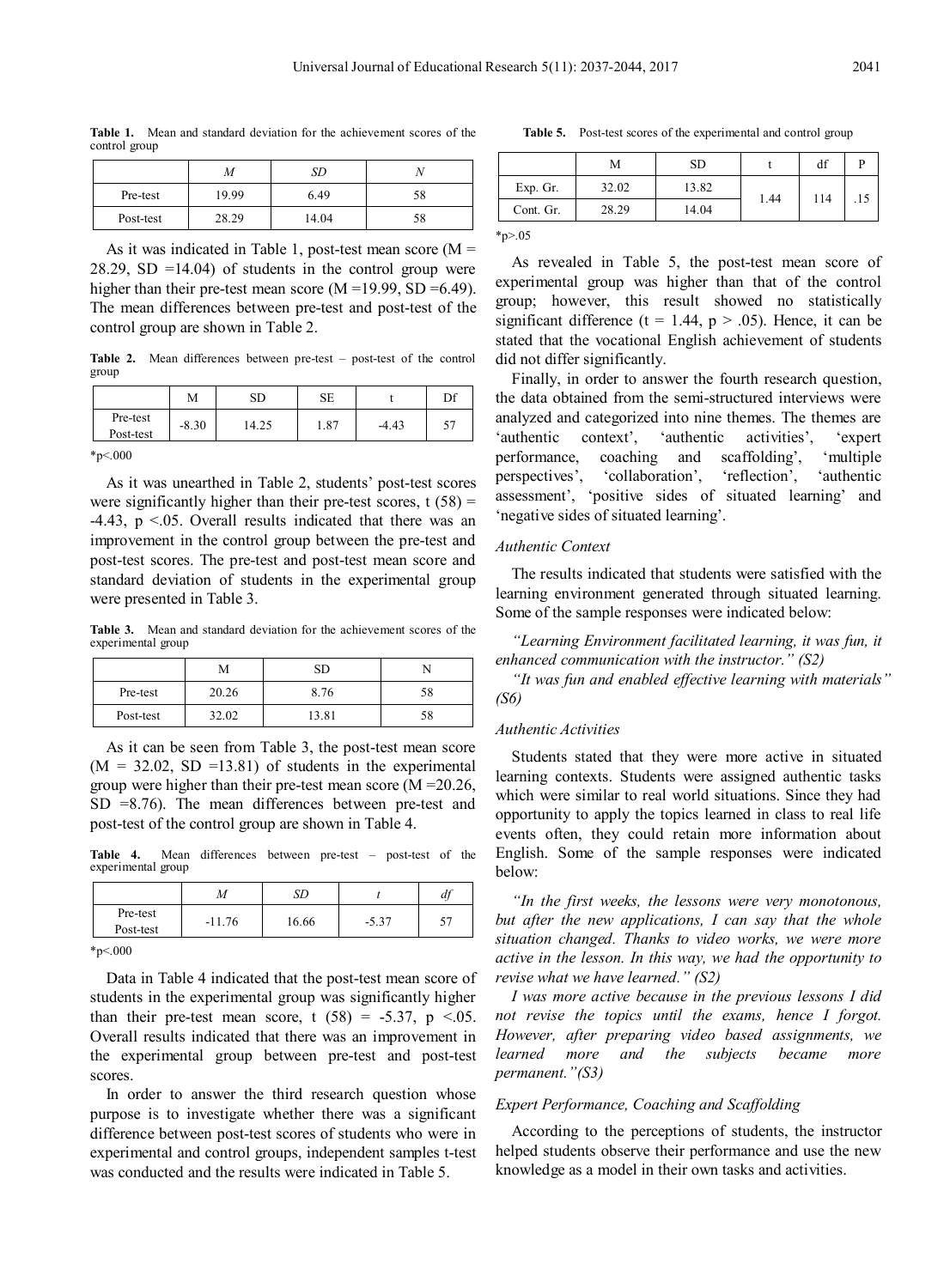*"The instructor taught the pronunciation of words related to vocational English, corrected our mistakes and helped us choose the correct vocabulary and make accurate sentences, later we used this knowledge in our videos…" (S7)*

#### *Multiple Perspectives*

Students believed that although assignments were very challenging, it facilitated learning more because of involving different tasks. Hence, students did not get bored and worked on different parts of the vocational English topics.

*"The video tasks were very challenging, but it facilitated learning a lot because we used both visual and audial methods. For example, we watched videos, we prepared videos with our peers, we worked on a balance sheet and we wrote e-mail to accountants" (S4)*

#### *Collaboration*

Cooperative participation was seen as one of the most important characteristics of situated learning by students because they shared their ideas and in this way they could learn from each other.

*"The video assignments and tasks provided us to work in groups and collaborate." (S1)*

*"We spent more time as a group and came up with better products."(S6)*

## *Reflection*

According to the perceptions of students, they learned to analyze their own work and compare it with the work of their peers. One of the students stated that *"This method should be used in the next semester because thanks to this method I am aware of the fact that I can learn vocational English."*

#### *Authentic Assessment*

Students stated that instead of traditional evaluation methods, they liked authentic assessment because it focused on evaluating students' understanding and problem solving.

*"The instructor gave feedback about our performance and corrected our pronunciation mistakes and helped us choose the correct vocabulary and make accurate sentences"(S1)*

## *Positive Sides*

It was stated by students that they were mostly satisfied with situated learning. Most of the students perceived that the activities and applications of situated learning were beneficial and that their communication and pronunciation improved, they learned better and their motivation increased.

*"The course assignments and tasks were very hard and challenging… but thanks to the difficulty of the assignments,* 

*we tried harder and learned English better." (S3)*

*"I was less interested in lessons before this method, but later the course drew my attention and so my final grade was very high while my midterm grade was low." (S1).*

*"Different tasks provided us to pronounce better, learn the meanings of words easier and do the assignments more willingly." (S2)*

#### *Negative Sides*

Although students were mostly positive about situated learning, some students indicated some weaknesses of it. Some students perceived the assignments given for each week as time consuming and very challenging.

*"The course assignments and tasks were very time consuming. I felt overloaded" (S4)*

*"Video is a very challenging method." (S1).*

*"These assignments should not be given every week, they should be given occasionally because students may get bored due to the overload." (S6)*

# **4. Conclusions and Discussion**

The aim of this study was to find out the effect of situated learning on students' Vocational English learning and explore students' perceptions about the activities based on situated learning. According to the results of this study, students in both experimental and control group indicated an improvement between the pre-test and post-test scores; however, a significant difference was not obtained between the post-test scores of each group. This result is similar to Uz-Bilgin's [7] study, in which an improvement in students' vocabulary learning was found though there was no significant difference between students' post-test and retention test scores. In contrast, in the study conducted by Huang et al. [21], it was revealed that in the final examination students in the situated environment performed poorer than the students instructed according to traditional instruction in knowledge acquisition and use of more advanced technologies. The reason for this can be explained as groups in situated environment split up their work among group members after initial planning, and although students communicated among group members, they mostly tended to work on their share without paying equal attention to the skill areas others were working with. As also emphasized by Huang et al. [21], students mostly stayed in their comfort zone and did not try to learn other parts of the work that needs to be completed by another group member while preparing projects or in the final examinations.

Another result of the present study indicated that students were satisfied with the learning environment and perceived the learning environment as a factor that facilitated learning and enhanced their engagement and communication with the instructor. This result is consistent with the study conducted by Pan [11] who indicated that students' engagement was enhanced in situated language learning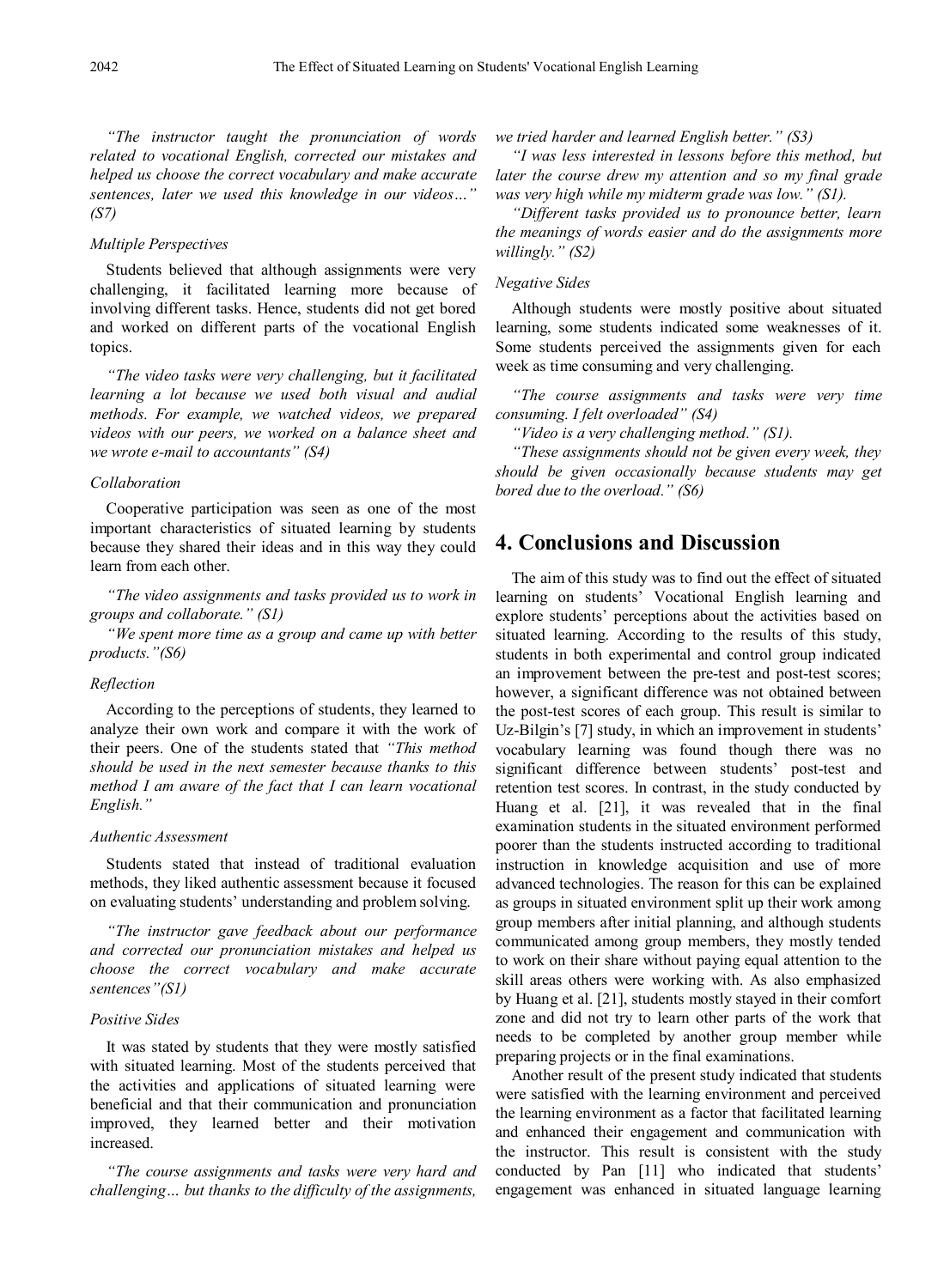environment. While students exhibited emotional engagement through expressing their thoughts and opinions about the drama in the discussions at e-meeting, they exhibited cognitive engagement by acquiring vocabulary knowledge and sentences with the help of scaffolding. Also, through asynchronous communication, students practiced engagement in writing essays about the drama.

In addition, it was revealed in the current study that although assignments were perceived very challenging, it facilitated learning more because of involving different tasks. Hence, students did not get bored and worked on different parts of the vocational English topics. In the present study, students practiced English by writing e-mails, preparing videos with their peers, working on a balance sheet and sales report. Providing students with the opportunity to practice the knowledge in different situations or contexts encouraged them to apply the knowledge to real-life situations as also stated by Catalano [1]. Although Huang et al. [25] indicated that transferring was not an easy process because of requiring higher cognitive skills, in this study students applied knowledge learned in class to out-class activities. Hence, by integrating in-class and out-class activities, misunderstandings were minimized. This result was consistent with the study of Yang [32] in which an online learning environment was created and students got engaged in both synchronous and asynchronous communication.

Examining the results of this study, it was unearthed that collaborative learning was one of the most important characteristics of situated learning because students shared their ideas and in this way they could learn from each other. The reason for this can be explained as group members' help which resulted in their learning much from each other and coming up with better products. Moreover, students mostly prefer learning from peers instead of instructor in both formal and informal learning contexts. Also, students learned to analyze their own work and to compare it with the work of their peers. Hence, they value learning from peers much. Supporting this result, in the study carried out by Utley [5], students at a teacher education course indicated cooperative learning theme as one of the criteria producing willingness on the part of class members to apply instructional strategies in their own practice.

Another result obtained from the present study was that students were mostly satisfied with the instruction based on situated learning principles. Most of the students perceived the applications of situated learning beneficial as well as fun. They indicated that their communication and pronunciation improved, they learned better and their motivation increased. Similar to this study, in the study conducted by Kim [15], it was disclosed that students found learning with videos enjoyable because several factors like students' motivation, interests and content of each week were considered while choosing video materials. Furthermore, in this study, it was ascertained that students were more engaged and active in the course because the instructor provided instant feedback

and became a model in teaching vocational English.

According to the results of this study, it can be suggested that instructors should use a wide range of materials in class and suggest students to read books and magazines related to accounting, write e-mails, and watch advertisements and films in English to make connections between English learned in classes and the real world. In this study, students indicated the value of learning from peers as one of the important aspects of the course. Thus, cooperative learning based on the principles and practices of situated learning can be employed by instructors in class. In this respect, learners' processes in different learning environments such as mobile supported and virtual reality can be examined. Also, factors such as learner's motivation, anxiety, and learning styles can be explored by supporting with empirical findings in the future.

Finally, there were some limitations about the results of this study. One of the limitations of this study was its duration. Since it was hard to apply all of the characteristics of situated learning environment proposed by Herrington & Oliver [18] through a short term intervention, the duration of the study could be extended by embedding different contexts to help students learn vocational English. Hence, as a further study, it can be suggested that longer studies should be conducted in order to investigate the effect of situated learning on students' achievement. Also, a similar study can be conducted in general English courses. Another limitation of this study was its small sample size which restricts making generalizations about its findings. That is, the results cannot be generalized to all settings where vocational English is instructed. Thus, it is strongly suggested that a further research in different courses with larger sample size and in different grade levels should be implemented.

# **REFERENCES**

- [1] A. Catalano. The effect of a situated learning environment in a distance education information literacy course, Journal of Academic Librarianship, 41(5): 653-659. https://doi.org/10.1016/j.acalib.2015.06.008, 2015.
- [2] A. Comas-Quinn, R. Mardomingo, C. Valentine. Mobile blogs in language learning: Making the most of informal and situated learning opportunities, ReCALL, 21(01): 96-112, 2009.
- [3] A. Yıldırım, H. Şimşek. Sosyal Bilimlerde Nitel Araştırma Yöntemleri, Seçkin Yayıncılık, ISBN: 9789750239991, 2005.
- [4] B. A. Lankard. New ways of learning in the workplace, 1995. Eric no: ED385778
- [5] B. L. Utley. Effects of situated learning on knowledge gain of instructional strategies by students in a graduate level course," Teacher Education and Special Education, 29(1), 69-82, 2006.